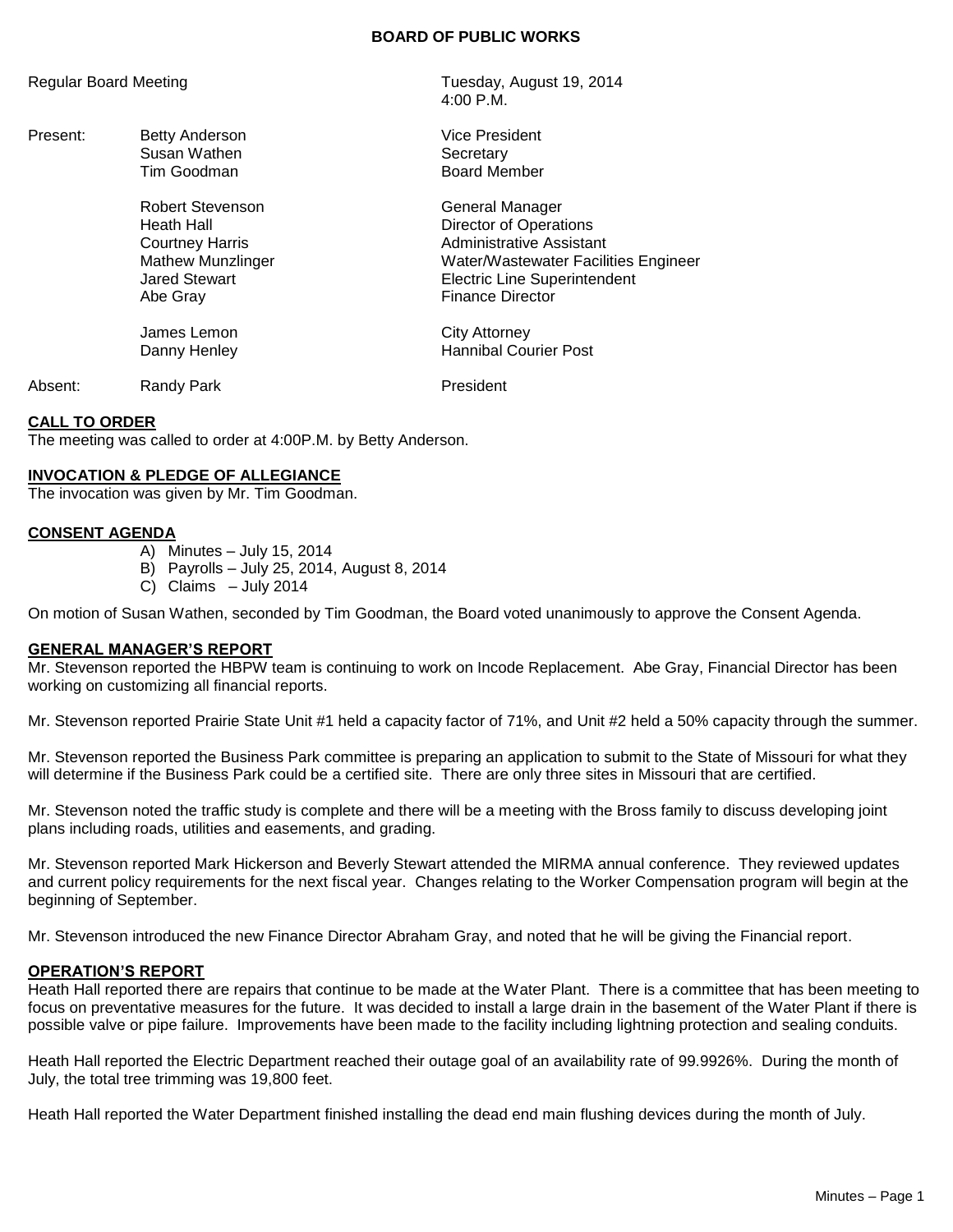Heath Hall reported the Sewer Department had three wet weather SSOs during the month of July related to the flooding and high river level.

Heath Hall reported at the Waste Water Treatment Plant there were really high flows for the month of July. It was noted that one of the mixers at the plant was replaced at a cost of \$9,000.00 due to equipment failure.

Heath Hall reported Matthew Jones in the IT Department has been diligently working in the Business Department and the Finance Department on finalizing the NISC conversion. He has also added direct phone lines to specific offices and updated the Acceptable Use policy.

Mr. Stevenson reported it has been a team effort to reapply for the RP3 program sponsored by the American Public Power Association (APPA). The application to be submitted will be available for all Board Members to view at the September board meeting. There are 2000 municipals that are APPA members and only 10% have received the RP3 award.

Heath Hall reported an update on the illegal sewer connections. At this time there is one customer that is illegally connected, and they will be attending the City Council meeting to discuss payment to fix the connection.

# **FINANCIAL REPORT**

Abe Gray reported he has been becoming familiarized with the financial system. The department has compiled a list of goals, and worked on developing consistent month end reports. The focus at this time is on the Audit that will be due in September.

## **PROJECTS REPORT**

Mathew Munzlinger presented the Board with an updated progress report of ongoing projects. This includes projects from the Water System and Water Treatment Plant, as well as the Sewer System and Wastewater Treatment Plant. Mr. Munzlinger noted the progress of these projects and studies is acceptable and will continue as weather permits.

On motion of Susan Wathen, seconded by Tim Goodman, the Board voted unanimously to approve the Regular Reports.

### **NEW BUSINESS**

Mr. Stevenson presented a memo from Jeff LaGarce with a recommendation to reallocate the cost of the City Attorney due to the city restructuring its financial operations.

On motion of Tim Goodman, seconded by Susan Wathen, the Board voted unanimously to approve the recommendation made by Jeff LaGarce, to be effective with the next monthly invoice.

Heath Hall reported the Safety Manual and Emergency Response Plan are up for approval. The documents were presented for review and were electronically sent to all Board Members for review prior to the board meeting.

On motion of Susan Wathen, seconded by Tim Goodman, the Board voted unanimously to approve the Safety Manual and Emergency Response Plan.

Mathew Munzlinger reported as part of the required paperwork for the SRF loan, the resolution presented needs to be passed by the Board. All of the information contained in the resolution was authorized by the board previously, but not as a single resolution.

On motion of Tim Goodman, seconded by Susan Wathen, the Board voted unanimously to approve the resolution as presented for the SRF Loan Application.

#### **SPECIAL REPORTS**

Heath Hall shared information for Matthew Jones regarding cyber compliance with PCI and NERC standards. A cyber security policy has been created by Mr. Jones, and is available for review. NISC will be reviewing the cyber security information to collaborate with the HBPW to determine what steps will be necessary to implement in the future.

Mr. Stevenson presented a twelve minute APPA promotional video sharing what their organization is doing at this time.

Matthew Munzlinger presented information on how the Sewer Crew performs an inspection of sewer mains. A portable camera was present to view, and Mr. Munzlinger explained the importance of televising the manholes throughout the year.

Mr. Stevenson reported Senator Blunt visited the Waste Water Treatment Plant on August 13, 2014. The purpose of his visit was to learn specific issues that municipal utilities are experiencing with EPA regulations. Senator Blunt toured the facility, and was present for forty five minutes to speak and answer questions from the HBPW Staff and City Council members.